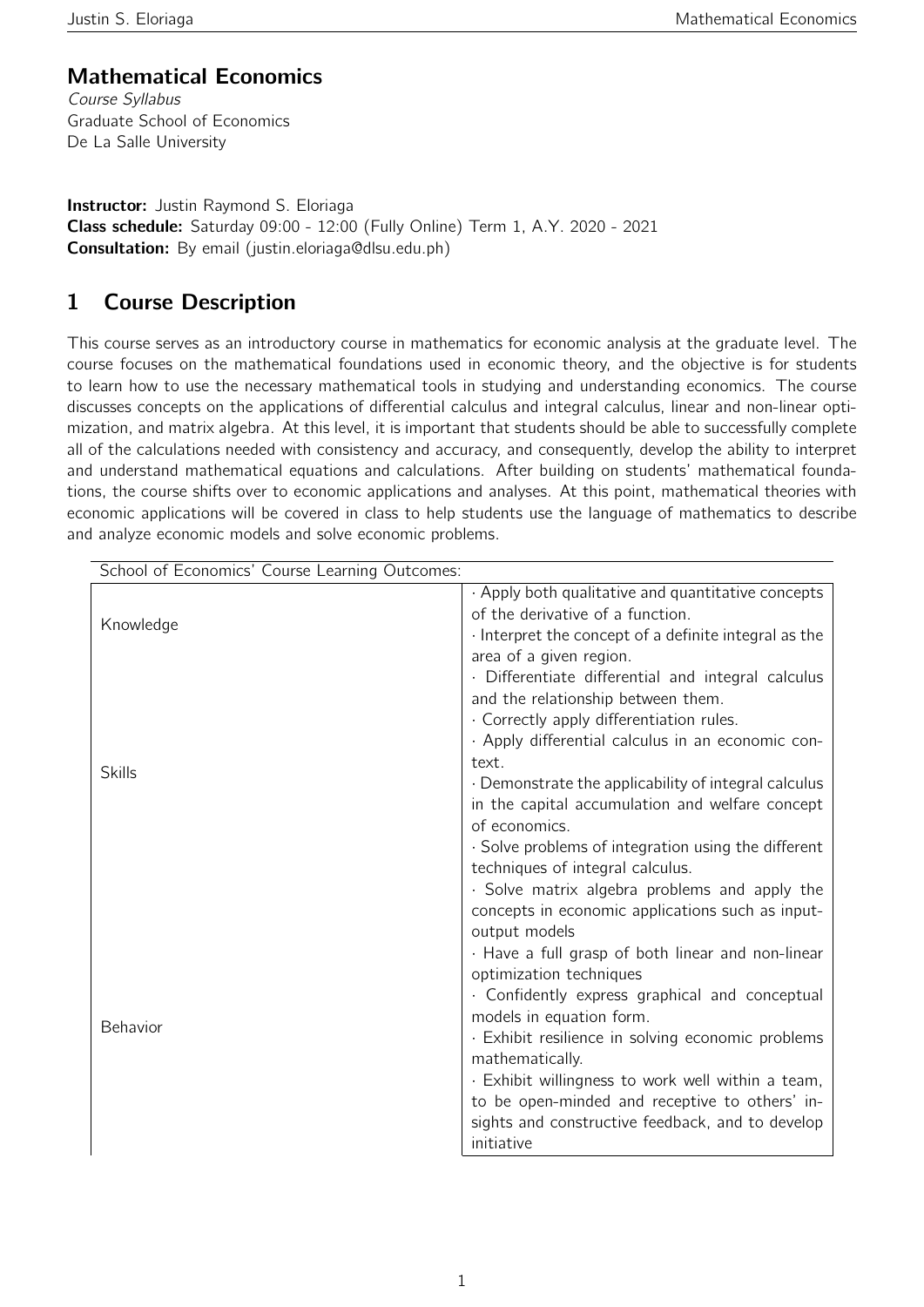#### 2 Main References

#### 2.1 Required References

- Chiang, A. and K. Wainwright. (2005). Fundamental Methods of Mathematical Economics. 4th edition. McGraw-Hill/Irwin: New York. (Main Reference)
- Sydsæter, K. and P. Hammond. (2012). Essential Mathematics for Economic Analysis, 4th edition. Pearson Education Limited: England
- Eloriaga, J. (2020). Mathematical Economics

#### 2.2 Other References

• Danao, R. (2011). Mathematical Methods in Economics and Business. The University of the Philippines Press: Quezon City.

### 3 Grading System and Requirements

Given the unique circumstance of the term, the subject shall no longer require students to undertake a summative midterm or final examination. Instead, the course material shall be broken down into eight (8) problem sets divided equally. These 8 problem sets are *long* problem sets which cover all grounds on the topics planned to be covered. Students are required to accomplish at least 7 problem sets as the average of the highest 7 problem sets will be the student's corresponding grade. All problem sets are individually accomplished but collaboration (to the extent of discussion) is certainly permitted.

| <b>Grading Component</b>            |             | $96 \leq$ grade $\leq 100$                                                              | 4.0               |
|-------------------------------------|-------------|-----------------------------------------------------------------------------------------|-------------------|
| Long Problem Sets (8 in Total) 100% |             | $90 \leq grade \leq 95.9$<br>$84 \leq$ grade $\leq 89.9$<br>$78 \leq$ grade $\leq$ 83.9 | 3.5<br>3.0<br>2.5 |
|                                     |             | $72 \leq$ grade $\leq$ 77.9<br>$66 \leq grade \leq 71.9$                                | 2.0<br>1.5        |
| Total<br>NOTE: Passing Mark         | 100%<br>72% | $60 \leq$ grade $\leq 65.9$<br>qrade $< 60$                                             | 1.0<br>0.0        |

#### 4 Lectures

The course will revolve heavily on the prepared content in the Mathematical Economics lecture notes by Justin Eloriaga. The class will operate around the content of the material and examples contained inside the lecture notes shall be answered in class. Students are encouraged to immediately work on the problem sets thereafter to have a consistent flow. In addition, lecture videos on YouTube (Channel Name: Justin Eloriaga) concerning various topics in Mathematical Economics are also there for reference. With the class' consent, all synchronous classes will be recorded and uploaded to an *unlisted*<sup>[1](#page-1-0)</sup> playlist on the same channel as well.

During synchronous lectures, it is highly encouraged that students' webcam are turned on while mics are turned off. No penalty will be incurred from the negligence to follow the stated policy. Attendance will not be monitored due to conditions arising from the pandemic.

<span id="page-1-0"></span> $1$ Only people with the video link may find and view the video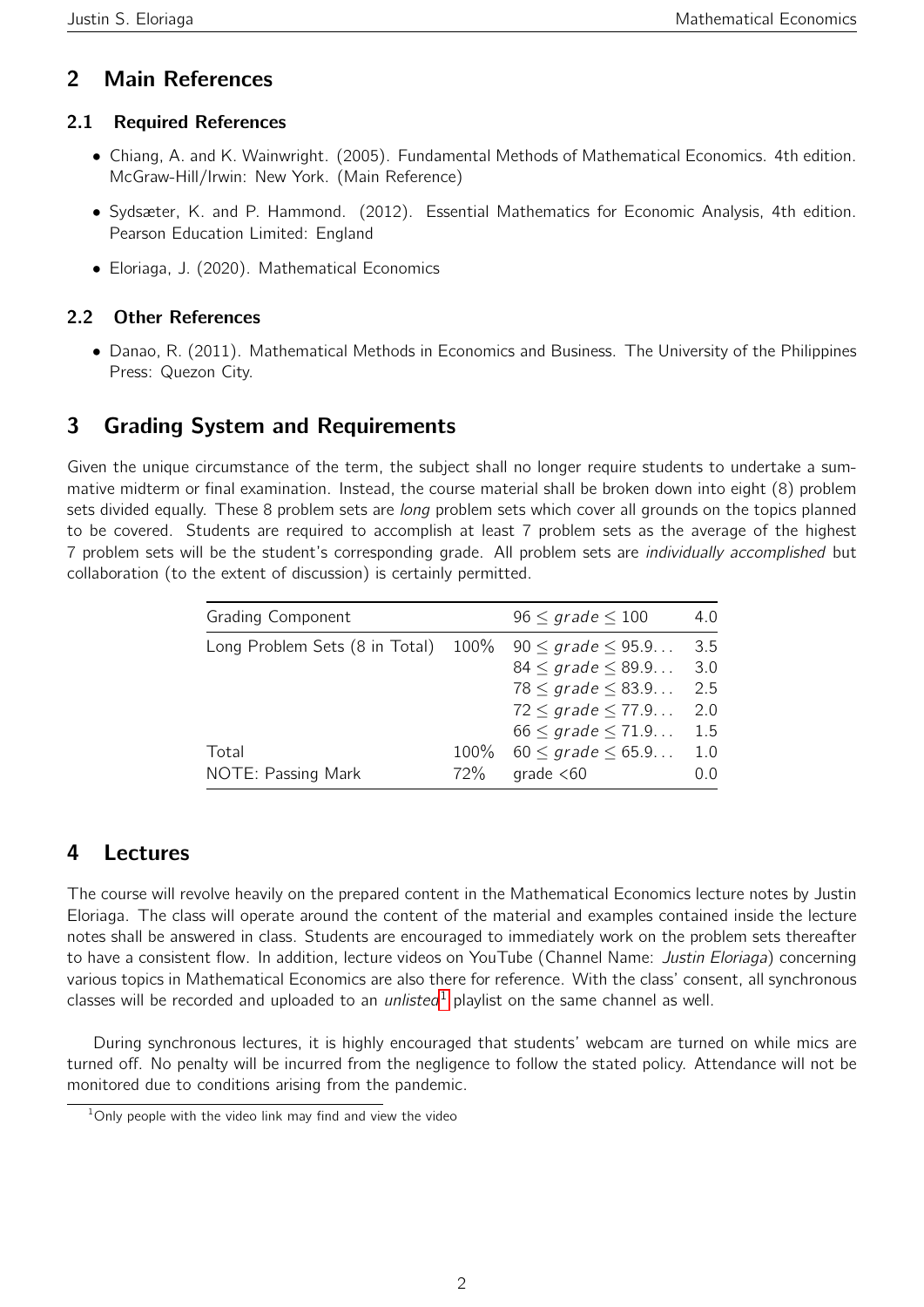# 5 Course Plan

| <b>Topics</b>                                                   | <b>Activities</b> |
|-----------------------------------------------------------------|-------------------|
| <b>Course Introduction (Week 1)</b>                             |                   |
|                                                                 |                   |
| <b>Introductory Concepts on Differentiation</b>                 |                   |
| The Difference Quotient                                         | Lecture           |
| The Derivative                                                  | Class Exercise    |
| Single Variable Differentiation                                 | Problem Sets      |
| <b>Further Dive on Differentiation (Week 2-3)</b>               |                   |
| Multiple Variable Differentiation                               | Lecture           |
| Single Variable Optimization                                    | Class Exercise    |
| <b>Taylor Approximations</b>                                    | Problem Sets      |
| Implicit Differentiation                                        |                   |
| Fermat's Theorem                                                |                   |
| Concavity and Convexity                                         |                   |
| Rolle's Theorem                                                 |                   |
| Weirstrauss' Theorem                                            |                   |
| <b>Introductory Integration (Week 4)</b>                        |                   |
| The Anti-derivative                                             | Lecture           |
| Indefinite Integration                                          | Class Exercise    |
| The Area Under a Curve                                          | Problem Sets      |
| The Definite Integral                                           |                   |
| The Fundamental Theorem of Calculus                             |                   |
| Techniques of Integration (Week 5-6)                            |                   |
| Integration by Substitution                                     | Lecture           |
| Integration by Parts                                            | Class Exercise    |
| Integration by Partial Fractions                                | Problem Sets      |
| Integration by Partial Fractions with Repeated Factors          |                   |
| Improper Integrals                                              |                   |
| Area Between Curves                                             |                   |
| Economic Applications of Integration                            |                   |
| Introduction to Matrix Algebra (Weeks 7-8)                      |                   |
| Introduction to Matrices                                        | Lecture           |
| Matrix Operations                                               | Class Exercise    |
| Solving Systems of Linear Equations using Matrices              | Problem Sets      |
| Determinants                                                    |                   |
| Cramer's Rule and Matrix Inversion                              |                   |
| Deep Dive on Matrix Algebra (Week 9)                            |                   |
| Eigenvalues and Eigendecomposition                              | Lecture           |
| <b>Comparative Statics</b>                                      | Class Exercise    |
| Economic Applications of Matrix Algebra                         | Problem Sets      |
| <b>Unconstrained and Constrained Optimization (Weeks 10-11)</b> |                   |
| The Extremum                                                    | Lecture           |
| Solving for Local Maxima and Local Minima                       | Class Exercise    |
| The Hessian Matrix                                              | Problem Sets      |
| The Lagrangean Method                                           |                   |
| The Bordered Hessian Matrix                                     |                   |
| Linear Programming                                              |                   |
| The Lagrangean Method                                           |                   |
| Duality Conditions                                              |                   |
| <b>Individual Consultation for Select Topics (Weeks 12-13)</b>  |                   |
| <b>Submission of Problem Sets (Week 14)</b>                     |                   |